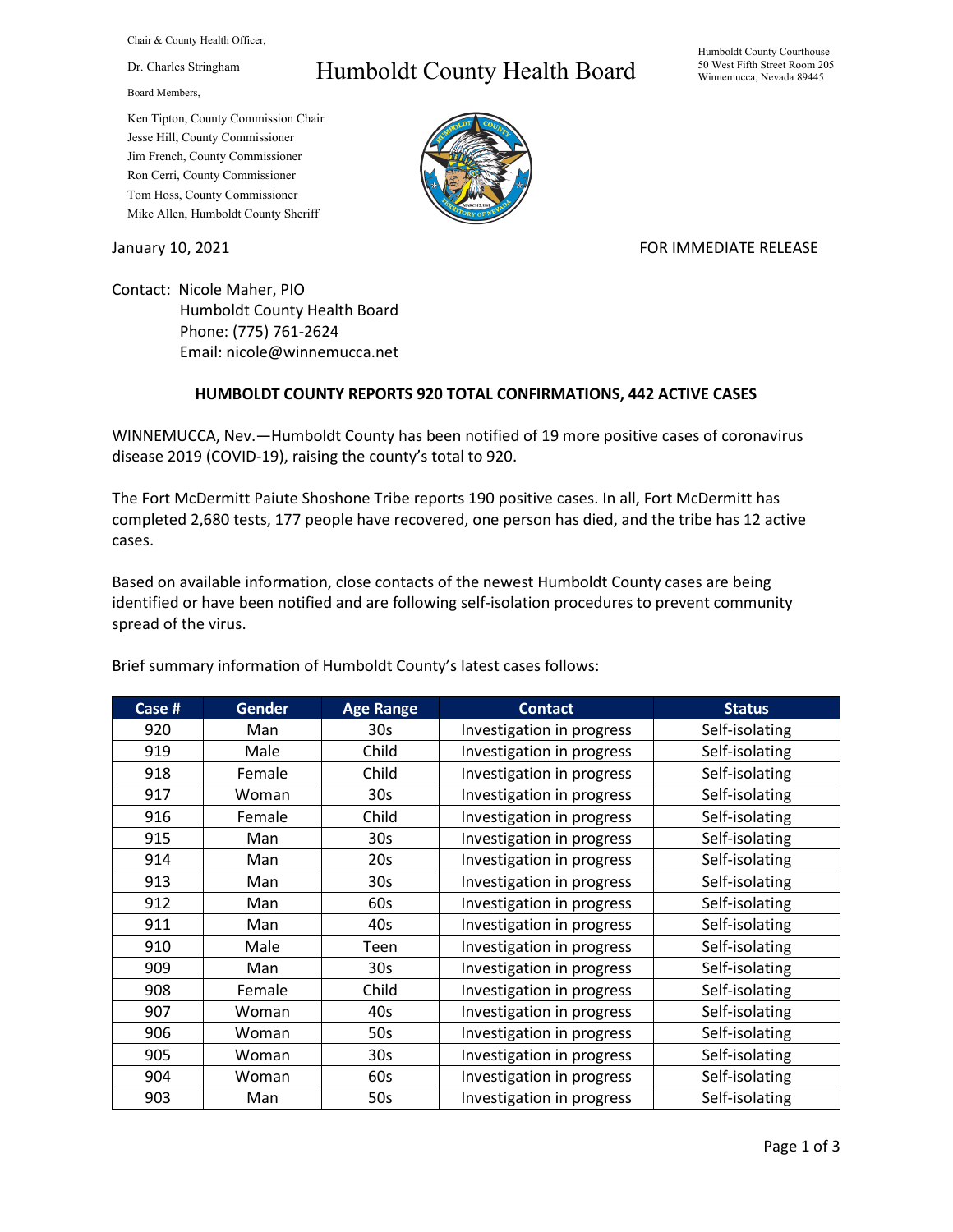| Case # | Gender | <b>Age Range</b> | <b>Contact</b>            | <b>Status</b>  |
|--------|--------|------------------|---------------------------|----------------|
| 902    | Female | een              | Investigation in progress | Self-isolating |

Of the previous 901 cases, 467 have recovered, 417 are self-isolating, five are hospitalized locally, and 11 have died; Humboldt County has 442 active cases.

This week, Governor Steve Sisolak is expected to address the statewide "pause" that was put into effect last month.

The measure, which is aimed at curbing the spread of COVID-19, has reduced capacity at businesses as well as reduced the size of public gatherings to 50 and private gatherings to 10.

Humboldt County Health Officer Charles Stringham, MD, said the "pause" has been needed to help slow the virus so that hospital systems can continue to provide the care their communities need.

"While COVID kills a small percentage of those who contract it, the real danger lies in hospitals being so overwhelmed with infected patients that their capacity becomes limited," said the doctor.

Dr. Stringham said infected patients can also spread the disease to hospital staff, who then have to selfisolate at home, further reducing needed staff.

While it's not clear what Governor Sisolak will recommend as the current "pause" comes to a close on January 15, Dr. Stringham said the most important contribution community members can make is to not get infected.

"When we do the right things, we are not only helping ourselves, we are helping our hospital systems to remain robust and ready to meet our community members' needs," he said.

To prevent the spread of COVID-19 in Humboldt County:

- Stay home to limit exposure, and wear a facial covering if going out in public is necessary.
- Maintain 6 feet of distance from other people at all times.
- Wash hands often with soap and water for at least 20 seconds. If soap and water are not available, use an alcohol-based hand sanitizer.
- Avoid visiting sick people or those who are self-isolating.
- Avoid touching eyes, nose, and mouth.
- Cover coughs and sneezes with a tissue, and throw the tissue in the trash.
- Clean and disinfect frequently touched objects and surfaces.
- Self-isolate if they have had a known exposure, or if they are awaiting COVID-19 test results.
- Stay informed. The COVID-19 situation is changing frequently. Up-to-date information is available on the Centers for Disease Control and Prevention (CDC) [website.](http://www.cdc.gov/coronavirus/2019-ncov/index.html)

COVID-19 testing locations in Humboldt County include:

• **Humboldt General Hospital Screening Clinic** - Offers drive-thru screening for asymptomatic persons from 8 a.m. to 5 p.m. Monday through Friday (closed from noon to 1 p.m. for lunch), and byappointment screening with a provider for symptomatic persons from 8 a.m. to 5 p.m. Monday through Friday (closed from noon to 1 p.m. for lunch; call 775-623-5222, ext. 1379 to schedule an